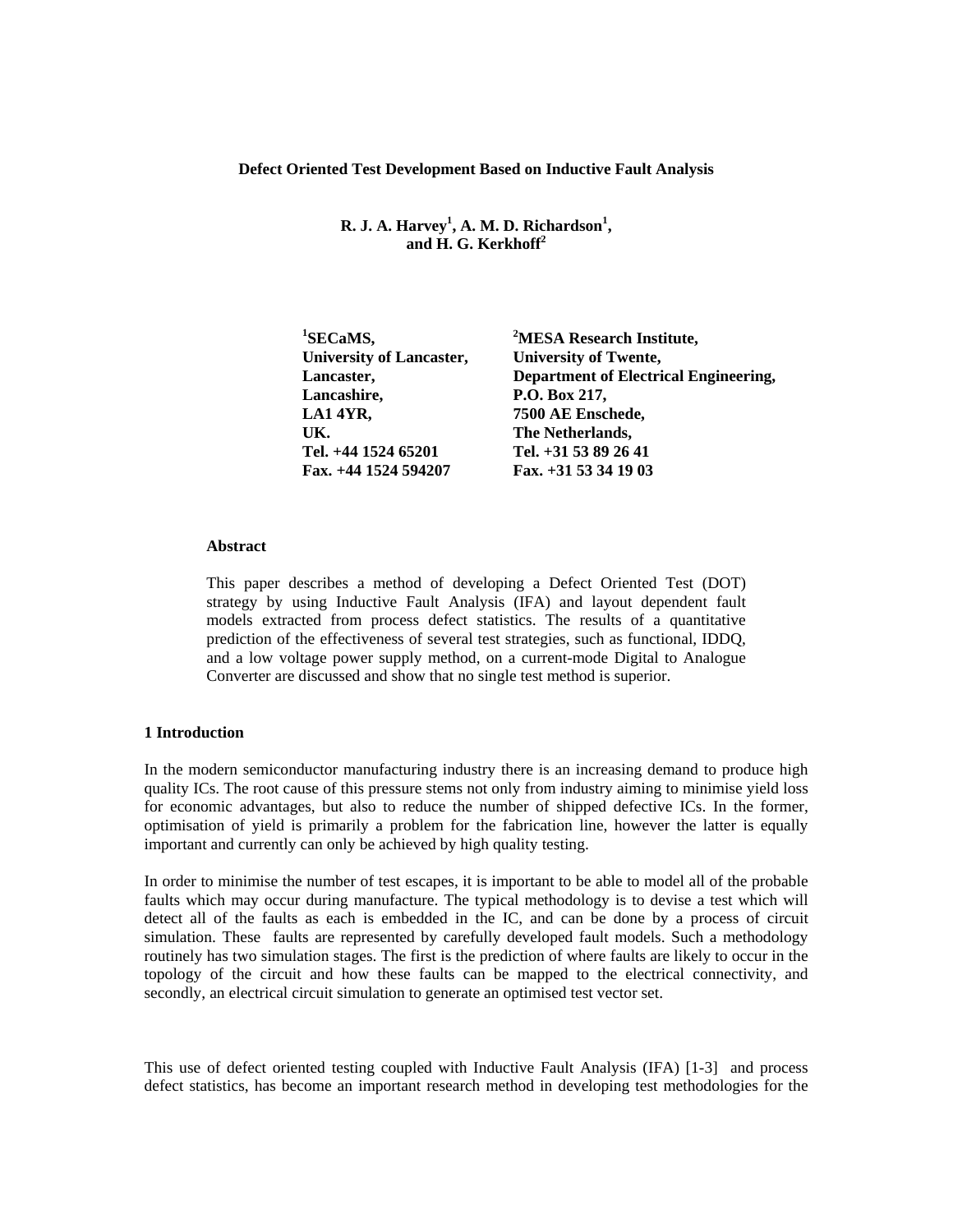next generation of ICs. In this short paper a defect oriented simulation approach is used to evaluate the effectiveness of a number of test methods for a 10-bit current-mode Digital to Analogue Converter (DAC) manufactured in a sea-of-gates process. Figure 1 shows the basic principle of successive current division using a standard R-2R ladder network. Figure 2 shows how an individual current division stage is implemented, a description of which can be found in [4].



Figure 1: The R-2R ladder current division principle used by the DAC.



Figure 2: Implementation of the current division principle used in figure 1.

# **2 IFA Analysis**

#### **2.1 Layout Defects**

To determine the spatial positions of defects and to extract corresponding electrical faults, the software tool VLASIC (VLSI Layout Simulation for Integrated Circuits) [5-7] is used. VLASIC was originally developed as a catastrophic fault yield simulator which uses a Monte Carlo algorithm to scatter spot defects onto the layout, in accordance with a set of defect statistics derived from the target process. These defect statistics are defined by distribution coefficients in spot size and spatial position, and can report one of eighteen different physical defects (eg. oxide pinholes, missing metal, extra polysilicon etc.) which manifest as either a short or open circuit due to the addition or subtraction of material. In analysing the DAC one-hundred-thousand defects are inserted into the layout, resulting in a graded fault list and a list of the associated electrical nodes involved. Automatic netlist insertion of these faults is achieved by the use of a fault model consisting of a range of resistances [8,9] and a post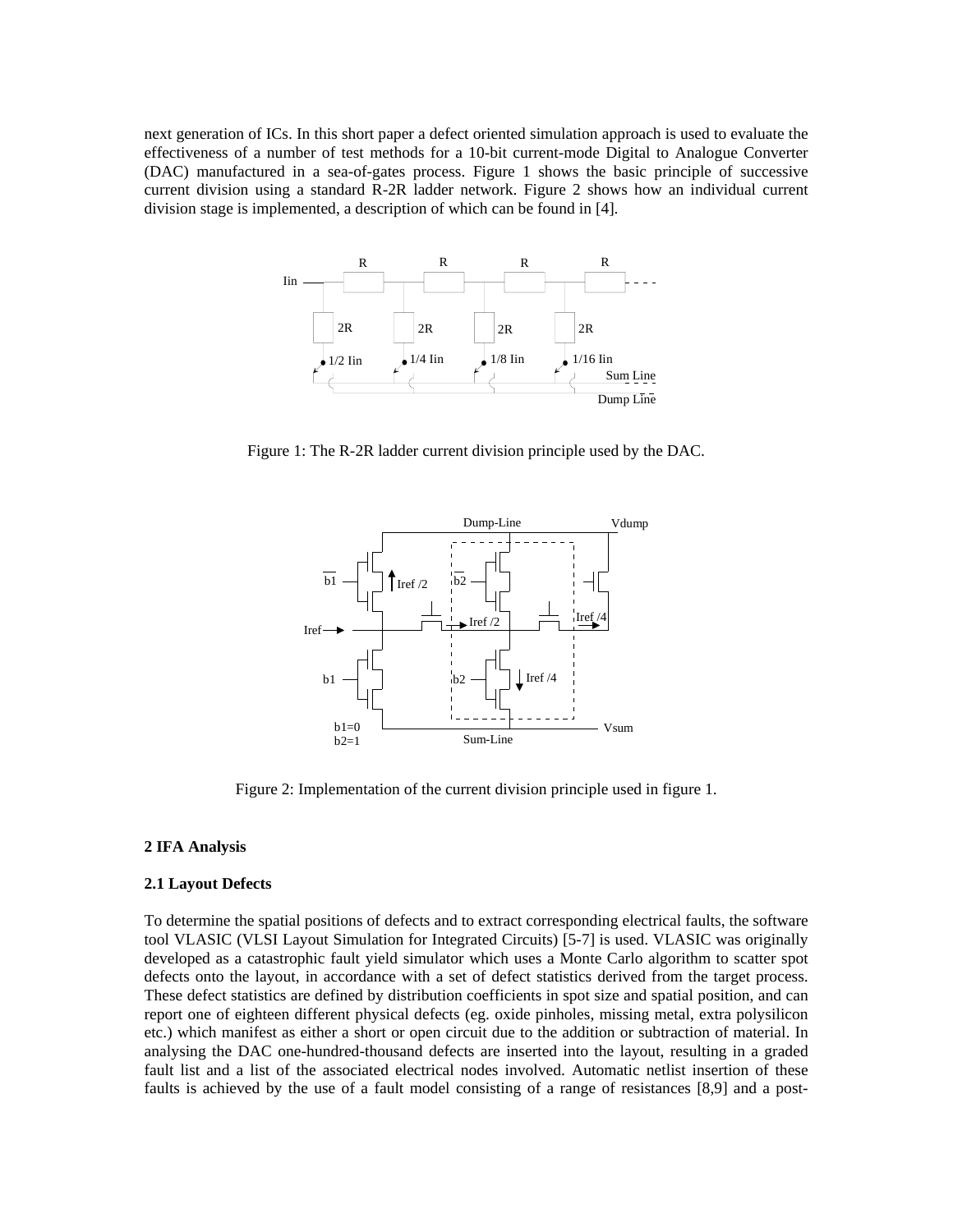processing program. Systematic fault simulation using the circuit simulator ELDO [10] generates result lists interpreted by further post-processing. Although VLASIC reports the existence of open circuits, they are neglected in this experiment because of two reasons. Firstly, the number of open circuit faults in the target process are found to be small in comparison with other types, and secondly, complex geometry changes in the layout due to missing material are difficult to relate to the circuit netlist.

In following the process of scattering defects onto the DAC layout, a defect type list is shown in table 1. Note the quantisation of defect type numbers, which is due to best estimates obtained from process monitors for a similar fabrication line, and are supplied by Philips. Clearly the dominating defects are due to extra first metal and extra second metal. Also of significance are the extra polysilicon defects followed closely in number by polysilicon to first metal pinholes.

| <b>Defect Type</b>                             | <b>Occurrence Number</b> |  |
|------------------------------------------------|--------------------------|--|
| <b>POSMF Extra First Metal</b>                 | 43478                    |  |
| <b>NEGMF Missing First Metal</b>               | 434                      |  |
| POSCA Extra Active-First Metal Contact         | 434                      |  |
| NEGCA Missing Active-First Metal Contact       | 217                      |  |
| POSCP Extra Poly-First Metal Contact           | 434                      |  |
| NEGCP Missing Poly - First Metal Contact       | 217                      |  |
| <b>POSPG Extra Poly</b>                        | 4347                     |  |
| <b>NEGPG Missing Poly</b>                      | 434                      |  |
| <b>POSAA Extra Active</b>                      | 2173                     |  |
| <b>NEGAA Missing Active</b>                    | 434                      |  |
| <b>POSMS Extra Second Metal</b>                | 43478                    |  |
| <b>NEGMS Missing Second Metal</b>              | 434                      |  |
| POSVA Extra First Metal-Second Metal Contact   | 434                      |  |
| NEGVA Missing First Metal-Second Metal Contact | 434                      |  |
| <b>PIN1 Poly-First Metal Oxide Pinhole</b>     | 2173                     |  |
| PIN2 First Metal-Second Metal Oxide Pinhole    | 434                      |  |
| PING Gate Oxide Pinhole                        | 0                        |  |
| <b>PINJ</b> Junction Leakage                   | $\theta$                 |  |
| <b>Total Number of Defects</b>                 | 99989                    |  |

Table 1: Showing VLASIC reported defects when scattering one-hundred-thousand defects onto the DAC Layout.

### **2.2 Extracted Faults**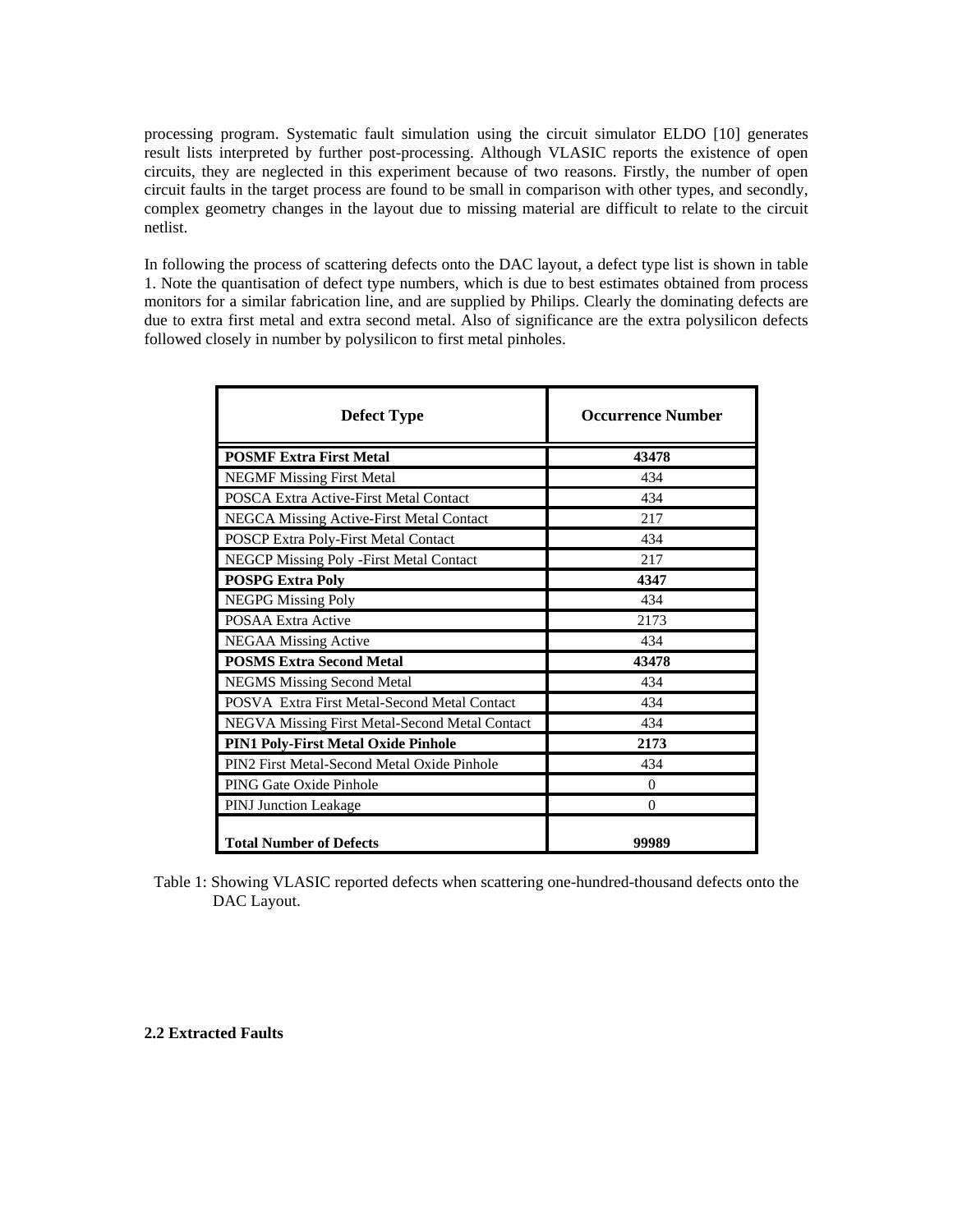Figure 3 shows the type and number of electrical faults extracted from the defects listed in table 1. Fault class NEWGD occurs when extra polysilicon spans an active region, and fault class SHORTD occurs when there is a short between the source and drain of a device.



Figure 3: Graph showing fault type proportions resulting from all defects.

The dominant fault type is clearly the shorts, as is in agreement with the statistics obtained from real fabrications lines. Referring to figure 4, which represents a floor plan of the four most significant bits of the IC, figure 5(a) shows the corresponding area of the layout having superimposed the spatial arrangement of faults. Manually editing figure 5(a) for fault density, figure 5(b) clearly shows two parallel clusters. The lower cluster corresponds to devices of the current divider stages, and the higher cluster corresponds to the area where the metal node  $I_{sum}$  runs in parallel with the metal node  $I_{dump}$ . Although not evident from inspection of the sea-of-gates layout because of the apparent uniform density of tracks and connectivity, a clear disadvantage results from these two tracks being approximately 3μm apart and running parallel for the whole length of the layout.



Figure 4: Schematic floor plan showing VDD and VSS, the position of current dividers associated with

the four most significant bits, and the long adjacent parallel nodes  $I_{sum}$  and  $I_{dump}$ .

| $\Box$ | □                |   | □<br>ጜ           | P           |
|--------|------------------|---|------------------|-------------|
| à      | ᠙<br>۳<br>п      |   | ェ<br>Е<br>⊞<br>8 | α<br>ᆑ      |
| □      |                  |   | п                |             |
| о      | □<br>п<br>α<br>□ | ᇆ | г                | о<br>$\Box$ |

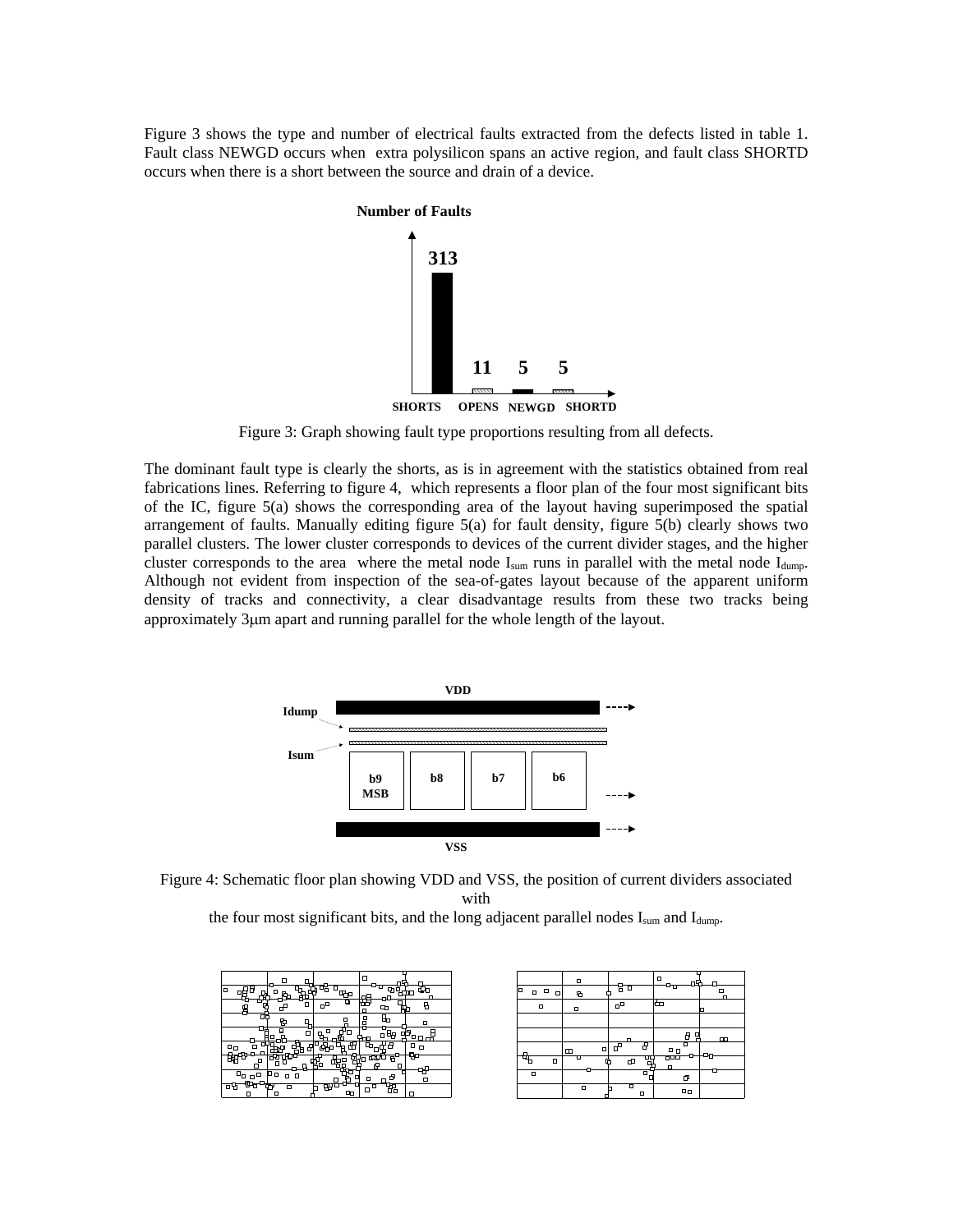Figure 5: (a) Showing the topological fault distribution over the segment of the layout drawn in figure 4.

(b) Showing (a) after simple processing to accentuate the highest fault density regions.

## **3 Analysis of Test Strategy**

The defect distribution and extracted fault can now be used to assess test-effectiveness for the DAC. In large production environments the test-time is always an economical constraint, and as such a number of faster DC tests may be used as an initial screen in preference to more expensive transient response methods. Recent work has shown the advantage of using power supply current as a test quality metric for purely digital circuitry [11], and it is hoped that the knowledge gained can be applied to analogue and mixed-signal designs. In addition, a novel test strategy based on changing the bias condition of the circuit by controlling power supply voltage has been shown to be a useful method [9,12]. In this work estimation of fault coverages are made by assuming changes from the fault-free circuit operation of  $\pm 100$ mV for the voltage sensing test, and  $\pm 100\mu A$  for the current sensing test; these values are considered larger than process variations [13]. Fault coverages are also calculated with thresholds of  $\pm 10$ mV and  $\pm 10\mu A$  for comparison.

#### **3.1 DC Voltage Test**

Using a test set of all bits high, a first test assessment was made by monitoring the output response of the DAC using two levels of power supply voltage. Figure 6 shows that by changing the threshold of test, the estimated fault coverage increases by 10%. No apparent advantage is to be gained by reducing VDD from 5V to 3V, however a number of faults are able to be detected when VDD=3V which are not seen at VDD=5V.



Figure 6: Graph showing estimated fault coverages for the DAC using a DC voltage test strategy with test thresholds of  $\pm 100$ mV and  $\pm 10$ mV for values of VDD=5V and VDD=3V.

## **3.2 Two Vector IDDQ Test**

Using a limited test set of all bits high and all bits low, figure 7 shows that a power supply current test is not as successful as the voltage test. The highest fault coverage is achieved by having all bits low,

 $(a)$  (b)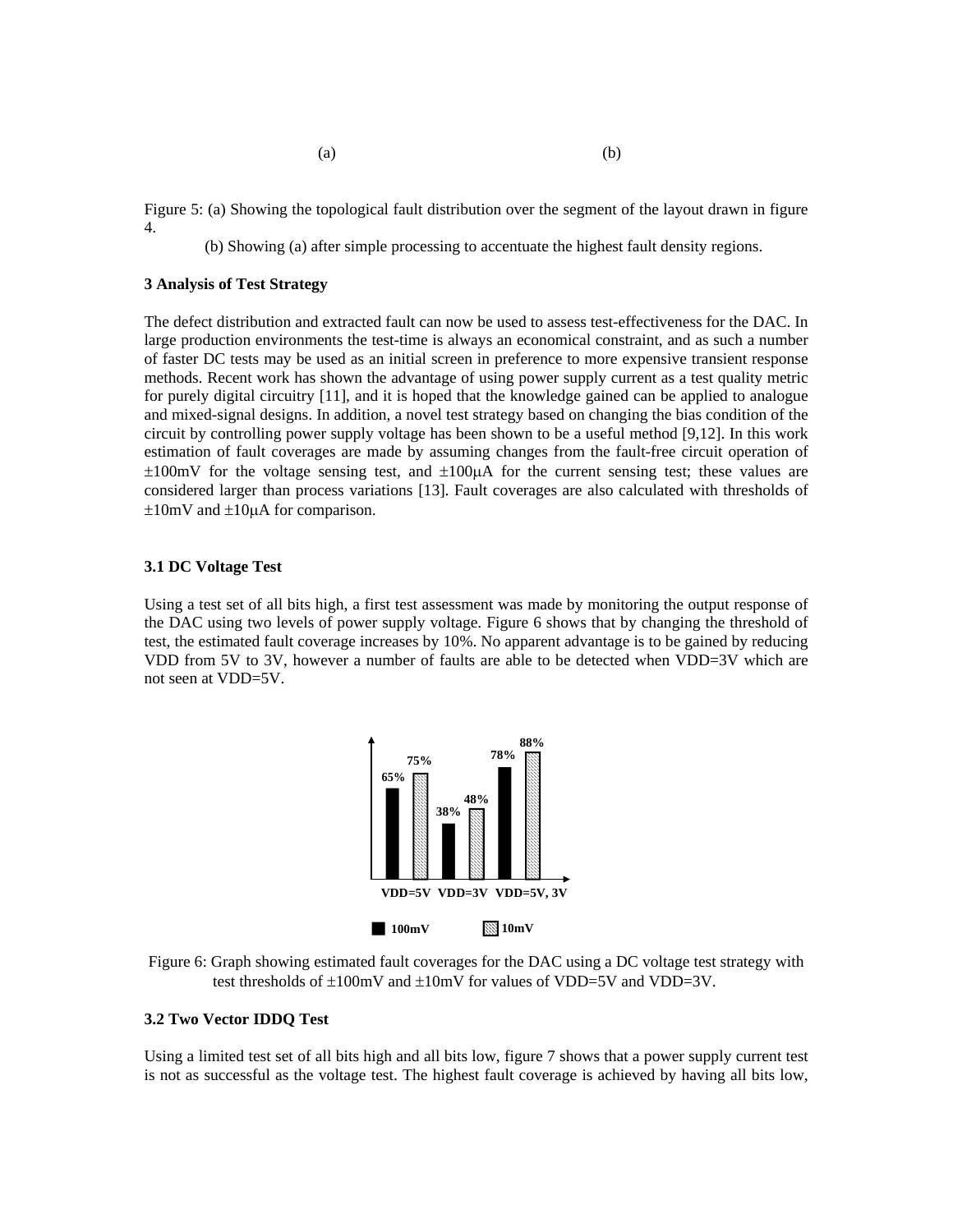and there is no evident advantage in combining the results from the two test sets, or by lowering the threshold of measurement.



Figure 7: Graph showing estimated fault coverages for the DAC by monitoring power supply current using two test sets of all bits high and all bits low.

## **3.3 Functional Test**

A functional test for the DAC is exhaustive and involves applying all combinations of input for the 10 bits. Fault simulation using a large number of test vectors is difficult to achieve due to simulator convergence problems and excessive simulation time. A different strategy is therefore needed for fault simulation, and is described in the next section.

#### **3.3.1 Circuit Partitioning**

Previous work [9] has shown that for complex mixed-signal circuits, fault simulation time can be reduced by circuit partitioning and the writing of accurate behavioural models. The DAC lends itself well to partitioning by already having a regular structure of current dividers, as shown in figure 8.



Figure 8: To illustrate the construction of the DAC from individual current dividers.

Hybrid fault simulations where performed by replacing each current divider with a simple controllable current source behavioural model written in SPICE using the ELDO circuit simulator, except the block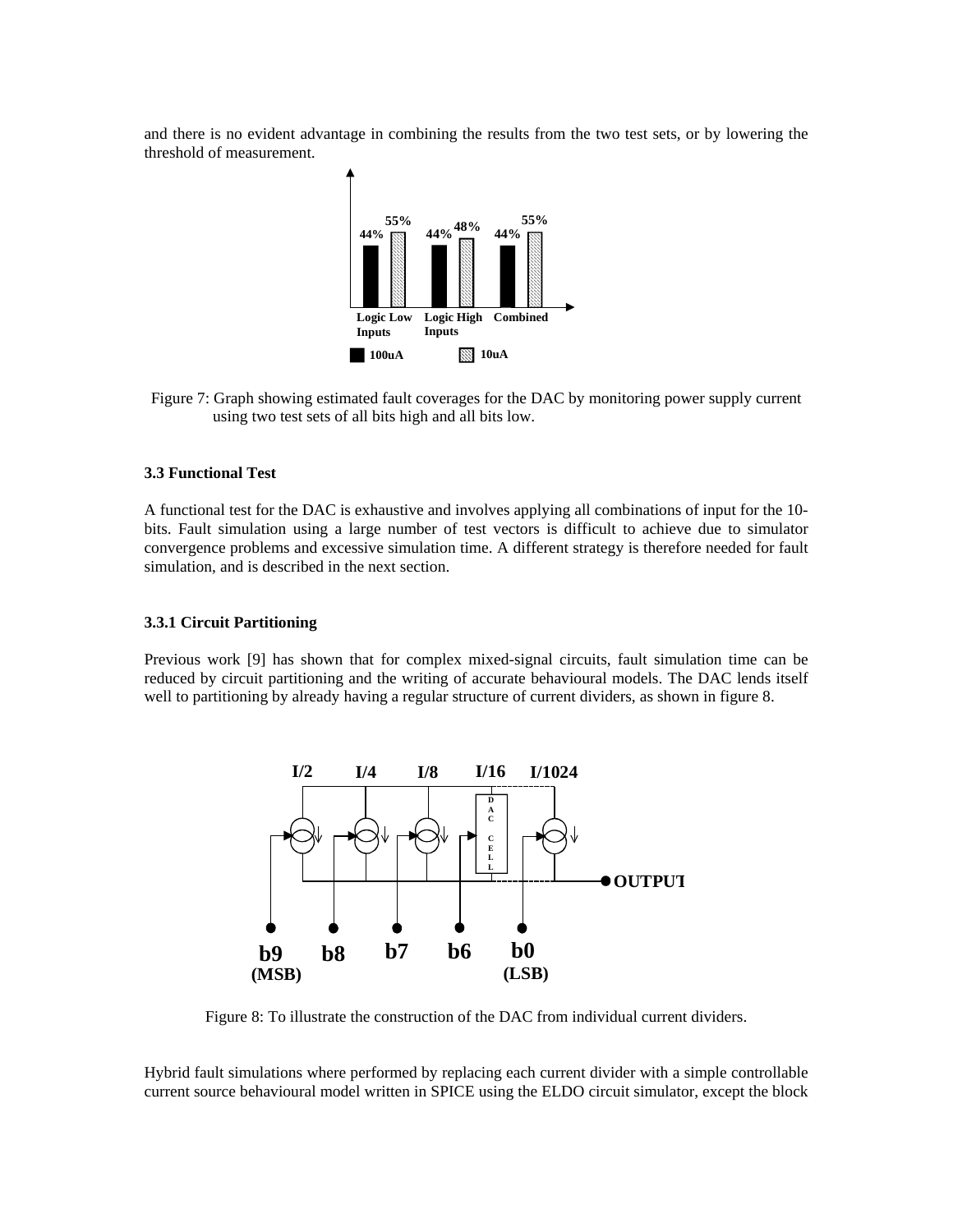which is to have a target fault inserted. In order to achieve this analysis it is necessary to isolate one of the current divider stages as shown in figure 8 and perform another fault extraction analysis, confining the defects to a cell. Reported faults for one stage can be assumed to have the same likelihood of occurrence in all stages of the DAC.

# **3.3.2 Fault Coverage**

Intensive use of computer time allows an estimation of DC fault coverage to be made for two types of analyses. In the first analyses, incremental combinations of the 10-bit input are used as test vectors and a measurement of the DC output voltage of the circuit is made after the systematic introduction of faults into each cell in-turn. The results are post-processed to calculate fault coverage at the two levels of threshold used in previous experiments. Simultaneously a measurement of power supply current is recorded and is used to calculate the IDDQ fault coverage. A second analysis involving the same procedure but using VDD=3V and a logic high defined at 3V for each bit, was unsuccessfully attempted. It was found that the majority of simulations would not converge, and although some hybrid netlists were eventually made to converge, a significant portion remained unsimulatable. This analysis was therefore neglected.

Figure 9 shows estimated fault coverages using a full functional test. It is seen that although these tests are found to be no better than the simple DC tests described in sections 3.1 and 3.2, a large difference in fault coverage occurs between the two thresholds of measurement.



Figure 9: Graph showing estimated fault coverages for the DAC using a functional test strategy for various threshold of measurement.

# **4 Analysis of Power Supply Control**

Sections 3.1 and 3.2 show the usefulness in utilising the power supply as a test vector to detect a number of defect oriented faults which are otherwise masked. Control of the power supply to alter the biasing conditions of devices is easily accomplished within the testing strategy reported in this paper. Present and future work is concentrating on the identification of faults and a thorough explanation of these effects. A rigorous treatise of this method, which will contain an extension of these techniques to other generic circuits types, will be reported in future additions to this work.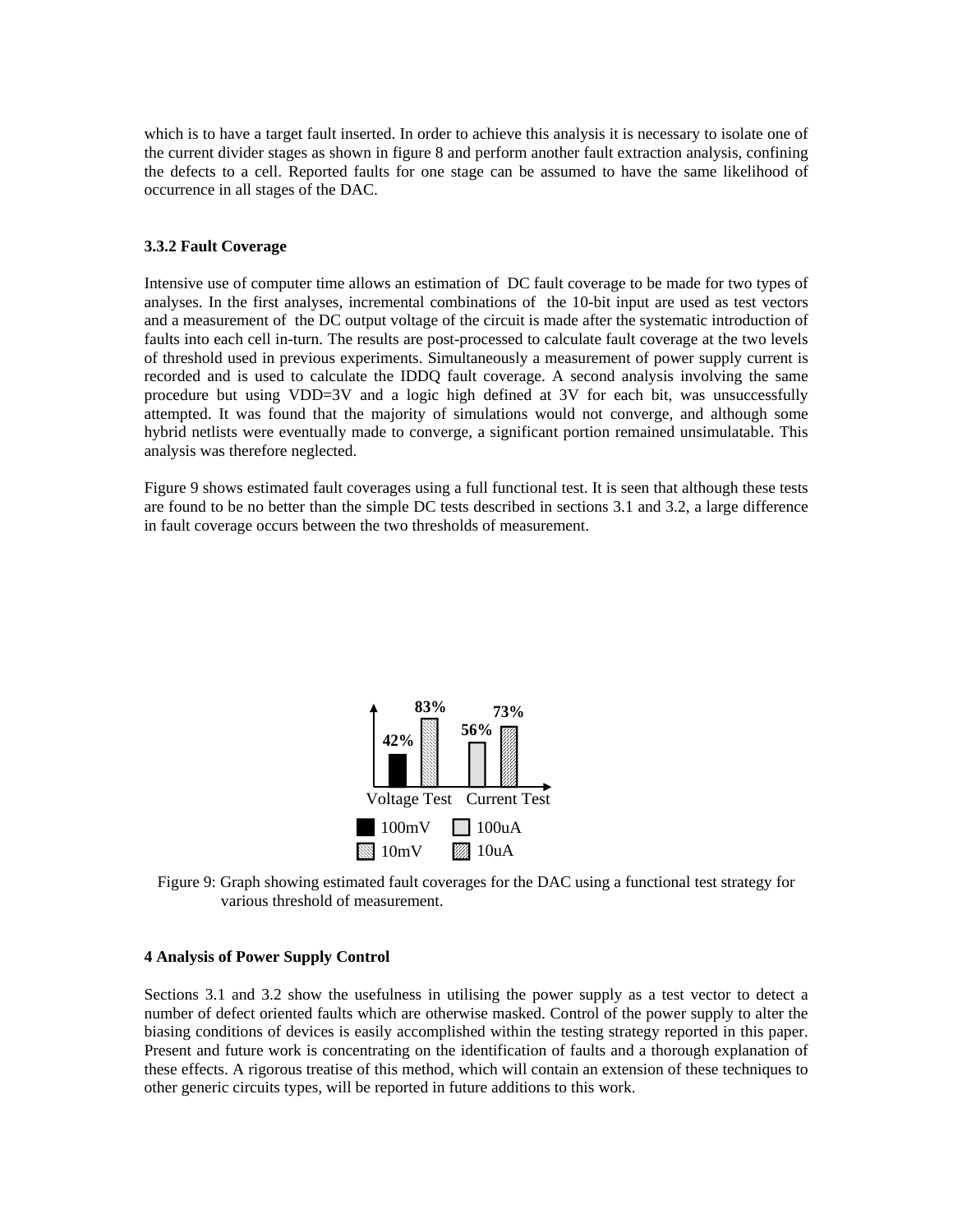#### **5 Conclusions**

A test evaluation methodology based on defect oriented fault models has been used on a 10-bit current-mode DAC manufactured in a sea-of-gates technology. It has been shown that an estimation of fault coverage for this circuit can be made for a particular testing strategy, however this work reports on the use of three DC tests associated with the measurement of output voltage and power supply current.

The first two methods use simple test stimuli for the 10-bits, whereas the third method uses all combinations of these inputs to mimic a rigorous functional test. All estimations of fault coverages have been made at two thresholds of measurement, and show that neither the voltage sensing nor the current sensing methods have any advantages over each other. An enhanced estimated fault coverage of 88% has been made with the voltage sensing method by combining the results from this analysis with another analysis at a reduced power supply voltage of 3V. Future work will concentrate on the mechanisms of this novel test at the device level.

The third test was undertaken to simulate functional operation by performing a DC analysis for all combinations of input for every fault. A method of circuit partitioning and hybrid fault simulation using a high-level model is used to speed-up fault simulation time. It is found that the best fault coverage is achieved by monitoring the output voltage using a measurement threshold of 10mV, and it is noted that fault coverage values are considerably higher for the small measurement threshold for both power supply current monitoring and output voltage measurements. Clearly a reduced test vector set can be defined by identifying and dropping the 10-bit sets which are unable to detect any faults.

## **References**

[1] F. Corsi and C. Morandi, "*Inductive Fault Analysis Revisited*", IEE Proceedings-G, Vol. 138, No. 2, APRIL 1991.

[2] W. Maly, "*Realistic Fault Modelling for VLSI Testing*", 24th. ACM/IEEE Design Automation Conf., pp. 173-180, 1987.

[3] M. Sachdev, "*Defect Oriented Testability Analysis of a Class AB Amplifier*", Proc. of Workshop on Defect and Fault Tolerance in VLSI Systems, Venice, pp. 319-326, 1993.

[4] K. Bult and G. J. G. M. Geelen, "*An Inherently Linear and Compact MOST-Only Current Division Technique*", IEEE J. Solid State Circuits, Vol. SC-27, pp. 1730-1735, 1992.

[5] D. Walker, "*VLASIC System User Manual Release 1.3*", Carnegie-Mellon Uni. Pittsburgh, USA., June 1990.

[6] D. Walker, "*Yield Simulation for Integrated Circuits*", Kluwer Academic Publishers, 1987.

[7] H. Walker and S. W. Director, "*Yield Simulation for Integrated Circuits*", IEEE. Int. Conf. on CAD. Digest of Technical Papers, Sept. 1983, pp. 256-257.